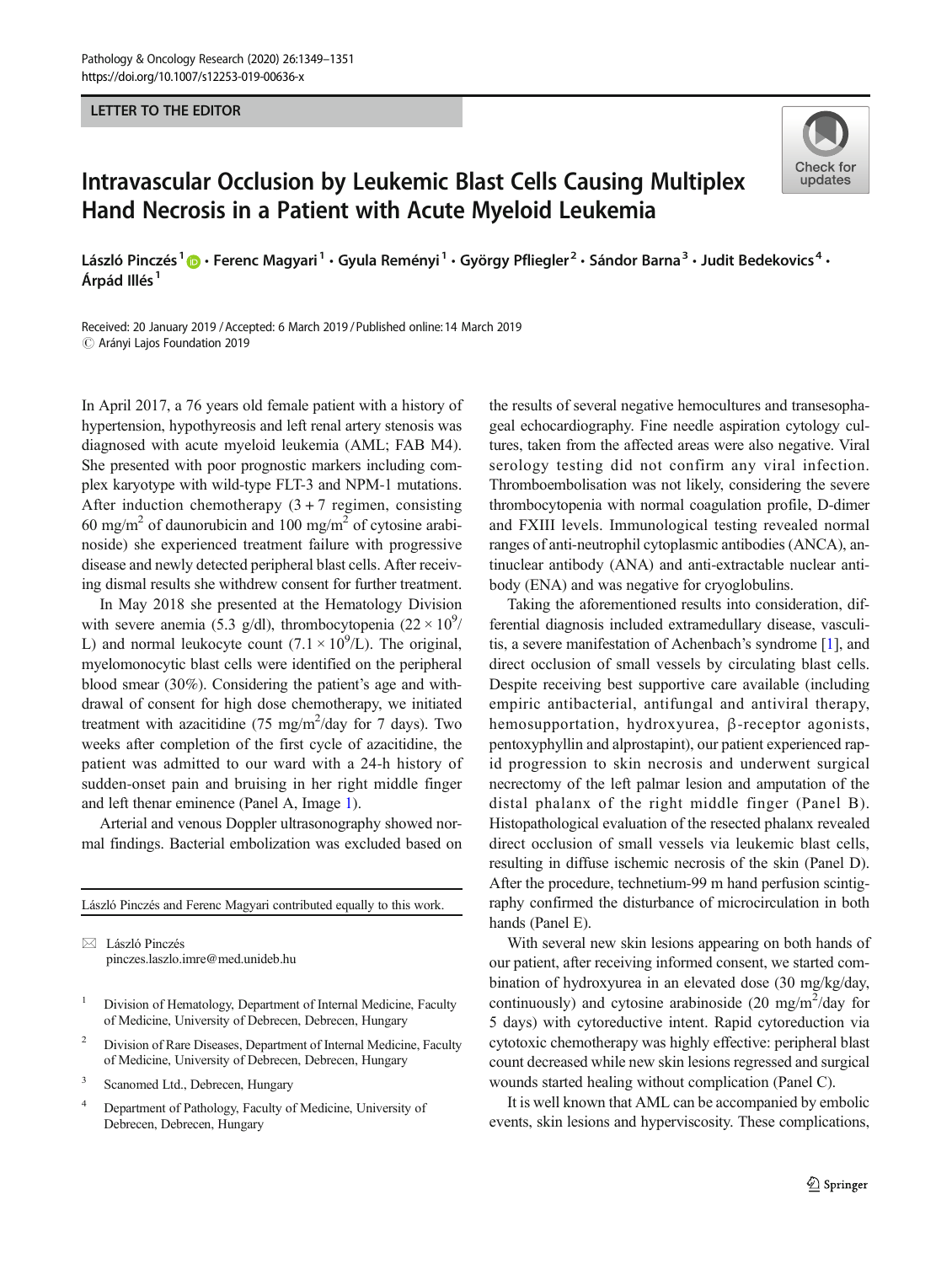<span id="page-1-0"></span>

Image 1 Hand lesion of our patient at initial presentation (Panel A), after surgical necrectomy (Panel B) and after 2 months of healing post procedure (Panel C). Histopathological evaluation showed intravascular occlusion and perivascular infiltration by leukemic blast cells (Panel D:

hematoxylin and eosin at 400 $\times$ ; Panel E: CD34 at 400 $\times$ ). Tc-99 m hand perfusion scintigraphy presented dysfunction of the microcirculation with impaired perfusion of both hands (Panel F)

however, are most frequently results of thromboembolisation, extramedullary disease manifestation and hyperleukocytosis, respectively [2–4]. In our case we identified a different etiology behind skin lesions of an AML patient: blast cell aggregation led to microvascular thrombosis of the palmar arteriovenous system. It is notable that white blood cell count was within normal range at the initial presentation of skin lesions. Increased viscosity in the palmar microcirculation, direct blast cell invasion into the perivascular space and preferential oxygen utilization by blast cells with resultant hypoxia might also be contributed to the severity of symptoms. Also, treatment with azacitidine proposes median time to best response in over a hundred days after initiation of therapy in previously untreated AML patients [5]. Until then, or in cases of treatment failure, cytoreduction can prevent rare, but potentially organthreatening or fatal complications.

Considering the absence of clear guidelines and the experience gained with this unique case, we suggest further attempts at cytoreduction in patients receiving azacitidine treatment – even in the absence of hyperleukocytosis.

### Compliance with Ethical Standards

Ethical Approval All procedures performed in studies involving human participants were in accordance with the ethical standards of the institutional and/or national research committee and with the 1964 Helsinki declaration and its later amendments or comparable ethical standards. This article does not contain any studies with animals performed by any of the authors.

Conflict of Interest The authors declare that they have no conflict of interest.

Informed Consent Informed consent was obtained from all individual participants included in the study.

### References

- 1. Yamamoto Y, Yamamoto S (2017) Achenbach's Syndrome. N Engl J Med 376:e53. <https://doi.org/10.1056/NEJMicm1610146>
- 2. Guzmán-Uribe P, Vargas-Ruíz ÁG (2015) Thrombosis in leukemia: incidence, causes, and practical management. Curr Oncol Rep 17:19. <https://doi.org/10.1007/s11912-015-0444-2>
- 3. Bakst RL, Tallman MS, Douer D, Yahalom J (2011) How I treat extramedullary acute myeloid leukemia. Blood 118:3785–3793. <https://doi.org/10.1182/blood-2011-04-347229>
- 4. Porcu P, Cripe LD, Ng EW, Bhatia S, Danielson CM, Orazi A, McCarthy LJ (2000) Hyperleukocytic Leukemias and Leukostasis: a review of pathophysiology, clinical presentation and management. Leuk Lymphoma 39:1–18. [https://doi.org/10.3109/](https://doi.org/10.3109/10428190009053534) [10428190009053534](https://doi.org/10.3109/10428190009053534)
- 5. Thépot S, Itzykson R, Seegers V, Recher C, Raffoux E, Quesnel B, Delaunay J, Cluzeau T, Marfaing Koka A, Stamatoullas A, Chaury